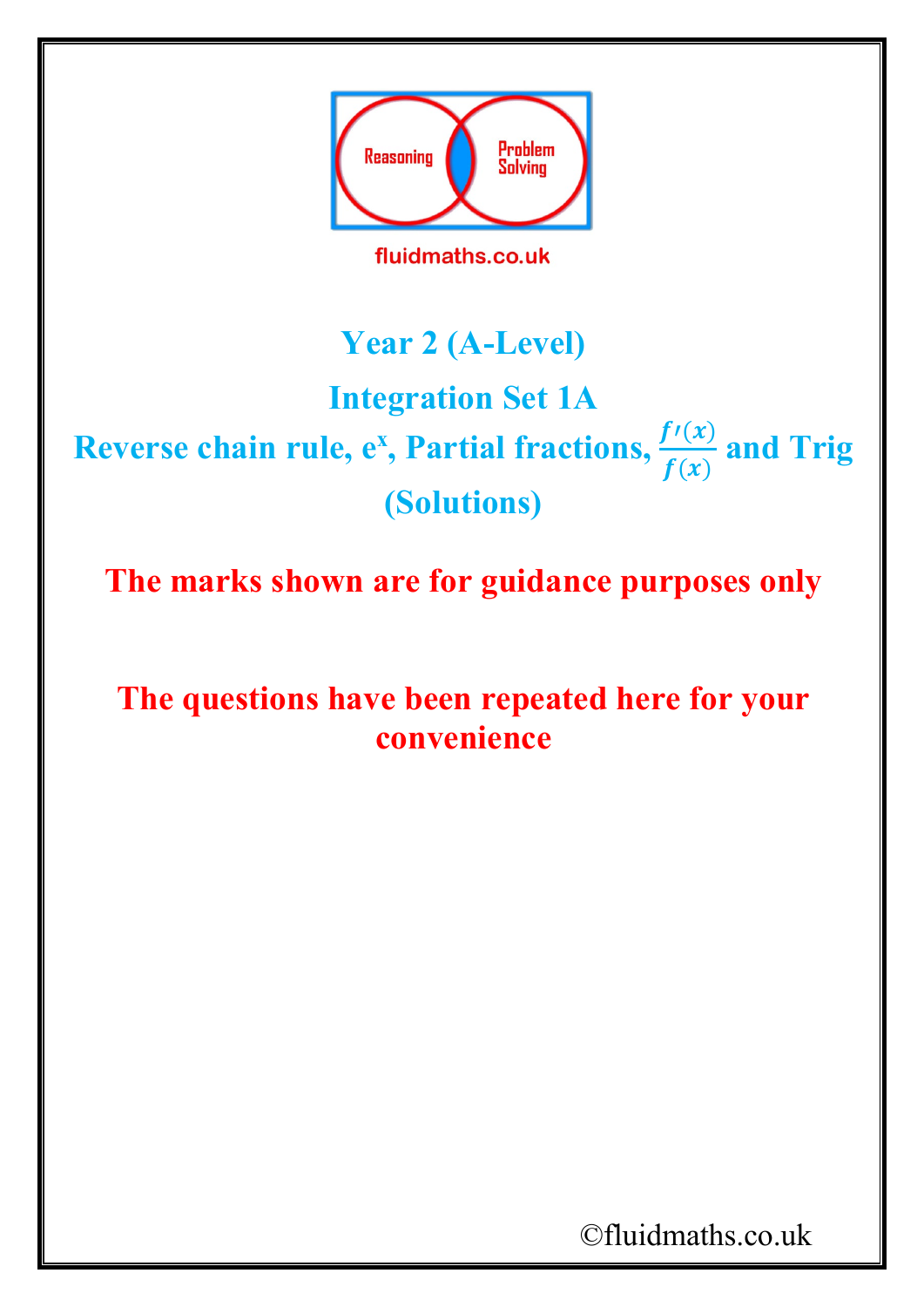1  
\na)Find 
$$
\int \frac{e^{5x}}{2e^{5x}+1} dx
$$
  
\nb) Hence evaluate  $\int_0^1 \frac{e^{5x}}{2e^{5x}+1} dx$   
\n2  
\na)Let  $u = 2e^{5x} + 1$   
\n $\frac{du}{dx} = 10e^{5x}$  hence  $dx = \frac{du}{10e^{5x}}$  [1mark]  
\nTherefore,  $\int \frac{e^{5x}}{2e^{5x}+1} dx = \int \frac{e^{5x}}{u} \times \frac{du}{10e^{5x}}$   
\nSo we have  $\int \frac{e^{5x}}{u} \times \frac{du}{10e^{5x}} = \int \frac{1}{10u} du$  [1mark]  
\n $\int \frac{1}{10u} du = \frac{1}{10} \ln u + C$  [1mark]  
\nHence,  $\int \frac{e^{5x}}{2e^{5x}+1} dx = \frac{1}{10} \ln |2e^{5x} + 1| + C$  [1mark]  
\nb) Substitute the limits into the integral from part a  
\n $\int_0^1 \frac{e^{5x}}{2e^{5x}+1} dx = [\frac{1}{10} \ln |2e^{5x} + 1|]_0^1$  [1mark]  
\n $\int_0^1 \frac{e^{5x}}{2e^{5x}+1} dx = (\frac{1}{10} \ln |2e^{5(1)} + 1|) - (\frac{1}{10} \ln |2e^{5(0)} + 1|)$   
\n= 0.460(3sf)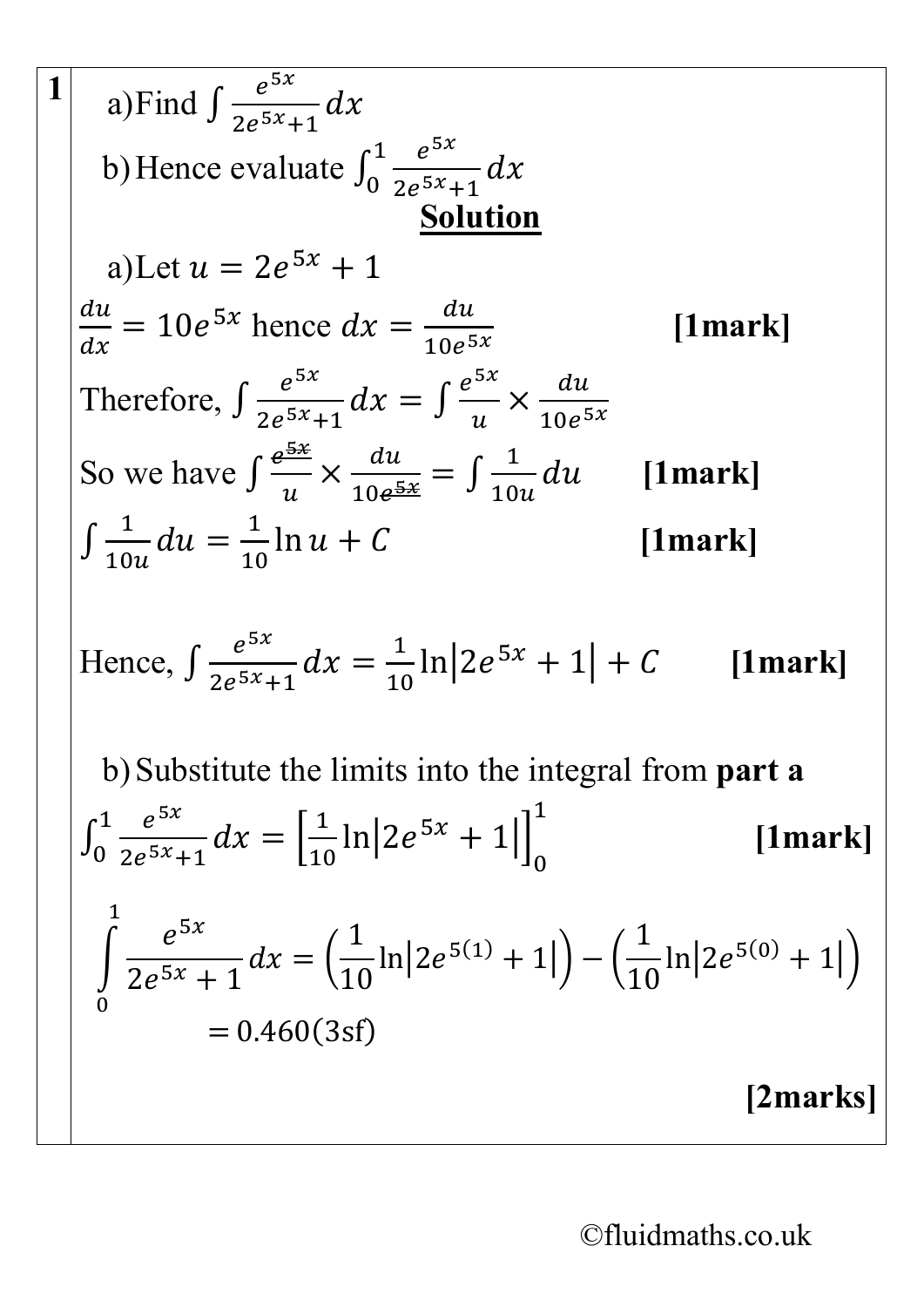<sup>2</sup> A function is defined by the equation  $f(x) = \sin 3x$ a)Sketch the graph of  $f(x)$  for  $0 \le x \le 2\pi$ b) Show that sin 3 $x = 3 \sin x \left(\cos^2 x - \frac{1}{3}\right)$ 3  $\sin^2 x$ ) c)Hence evaluate  $\int_0^{\pi} (\sin 3x) dx$ Give your answer as an exact value

#### **Solution**

a)**[1mark]**

b) Start from the LHS  $sin(3x) = sin(2x + x)$ Now use the compound angle formula to expand  $\sin(2x + x) = \sin 2x \cos x + \cos 2x \sin x$  [1mark] Note that  $\sin 2x = 2\sin x \cos x$  [1mark]<br> $\cos 2x = \cos^2 x - \sin^2 x$  [1mark]  $\cos 2x = \cos^2 x - \sin^2 x$ Substitute these into the expression  $\sin 2x \cos x + \cos 2x \sin x$ Therefore, sin  $2x \cos x + \cos 2x \sin x$  $= 2 \cos x (\sin x \cos x) + \sin x (\cos^2 x - \sin^2 x)$  [1mark]  $2 \sin x \cos^2 x + \sin x \cos^2 x - \sin^3 x$ <br>=  $3 \sin x \cos^2 x - \sin^3 x$  [1mark]  $= 3\sin x \cos^2 x - \sin^3 x$  $= 3 \sin x \left(\cos^2 x - \frac{1}{3}\right)$ 3  $\sin^2 x$  **[1mark]**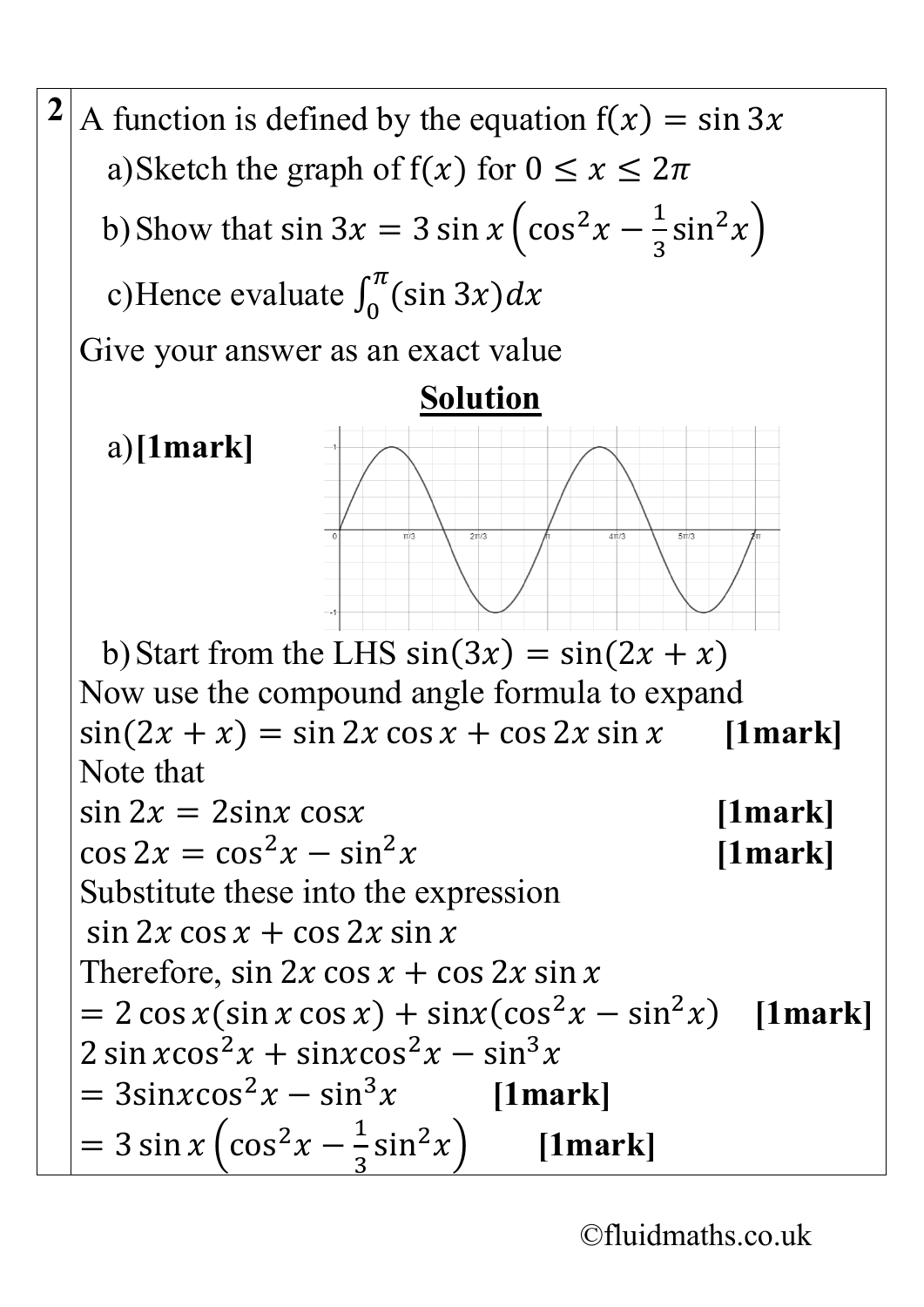c) Let 
$$
u = 3x
$$
  
\nThen,  $du = 3dx$   
\n
$$
\int_0^{3\pi} (\sin u) \frac{1}{3} du = \frac{1}{3} \int_0^{3\pi} (\sin u) du
$$
\n
$$
= \frac{1}{3} [-\cos u]_0^{3\pi} \qquad \text{[1mark]}
$$
\n
$$
= \frac{1}{3} [-\cos 3\pi - (-\cos 0)] = \frac{1}{3} [1 + 1] \qquad \text{[1mark]}
$$
\nHence, 
$$
\int_0^{\pi} (\sin 3x) dx = \frac{2}{3} \qquad \text{[1mark]}
$$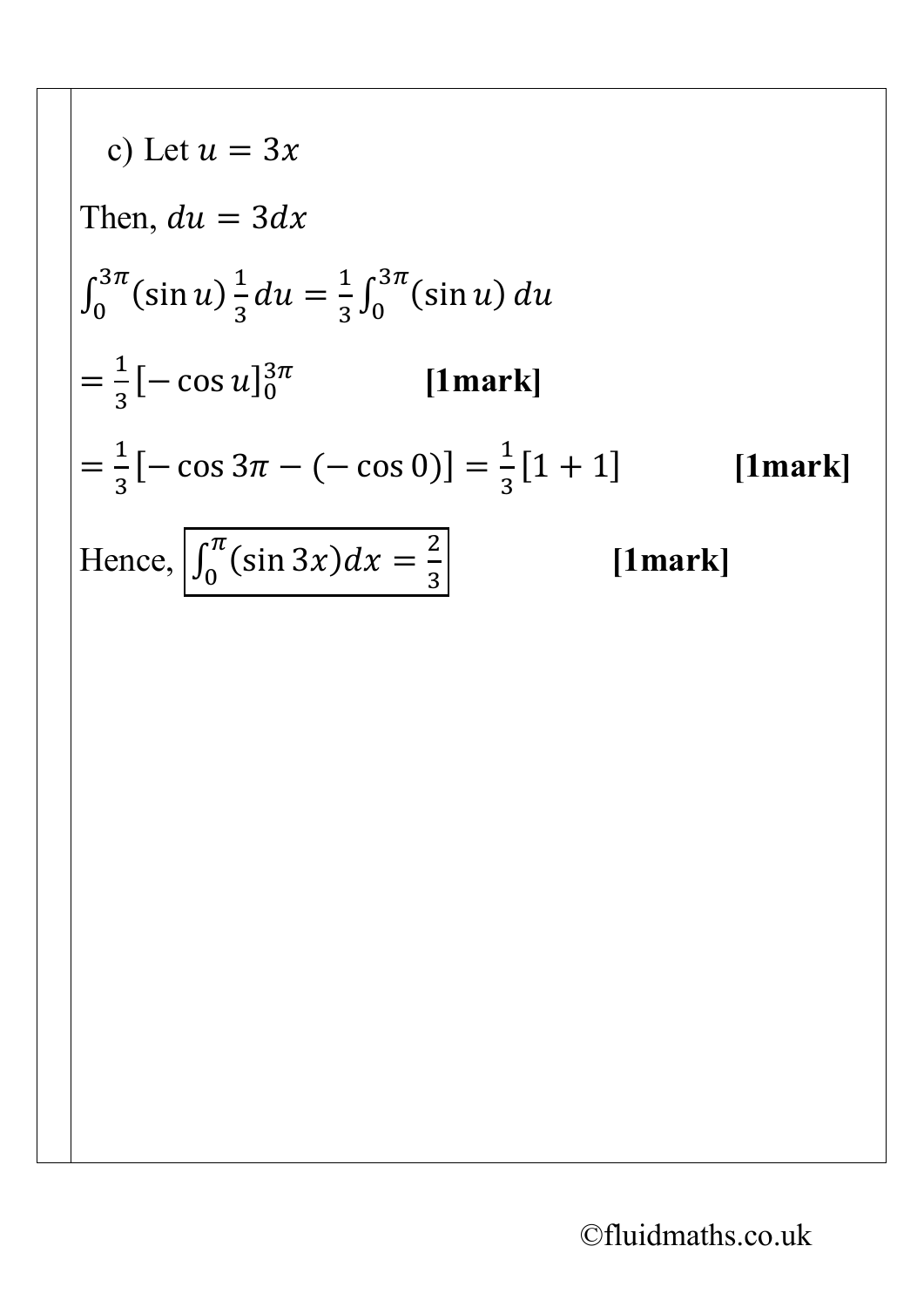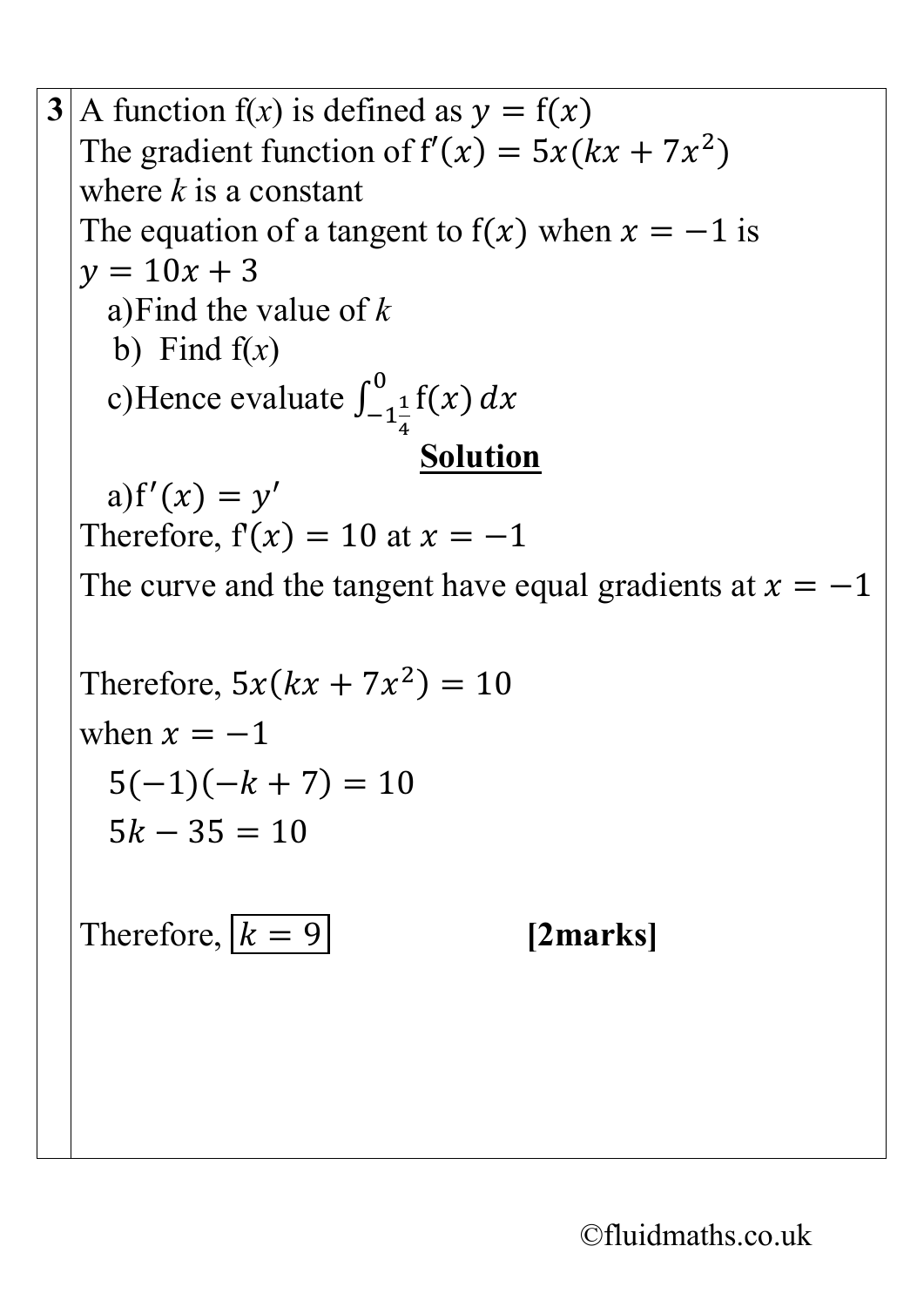b) 
$$
f'(x) = 5x(9x + 7x^2) = 45x^2 + 35x^3
$$
 [1mark]  
\n $\int f'(x)dx = \int 45x^2 dx + \int 35x^3 dx$   
\n $f(x) = \frac{45}{3}x^3 + \frac{35}{4}x^4 + c$  [1mark]  
\n $10x + 3 = \frac{45}{3}x^3 + \frac{35}{4}x^4 + c$  [1mark]  
\nAt  $x = -1$ ,  
\n $10(-1) + 3 = -15 + \frac{35}{4} + c$  [1mark]  
\n $c = -\frac{3}{4}$  [1mark]  
\n $f(x) = 15x^3 + \frac{35}{4}x^4 - \frac{3}{4}$   
\nc)  $\int 15x^3 dx + \int \frac{35}{4}x^4 dx - \int \frac{3}{4} dx$   
\n $= [\frac{15}{4}x^4]_{-1\frac{1}{4}}^0 + [\frac{35}{20}x^5]_{-1\frac{1}{4}}^0 - [\frac{3}{4}x]_{-1\frac{1}{4}}^0$  [3marks]  
\n $= -\frac{9375}{1024} + \frac{21875}{4096} - \frac{15}{16} = -\frac{19465}{4096}$  [1mark]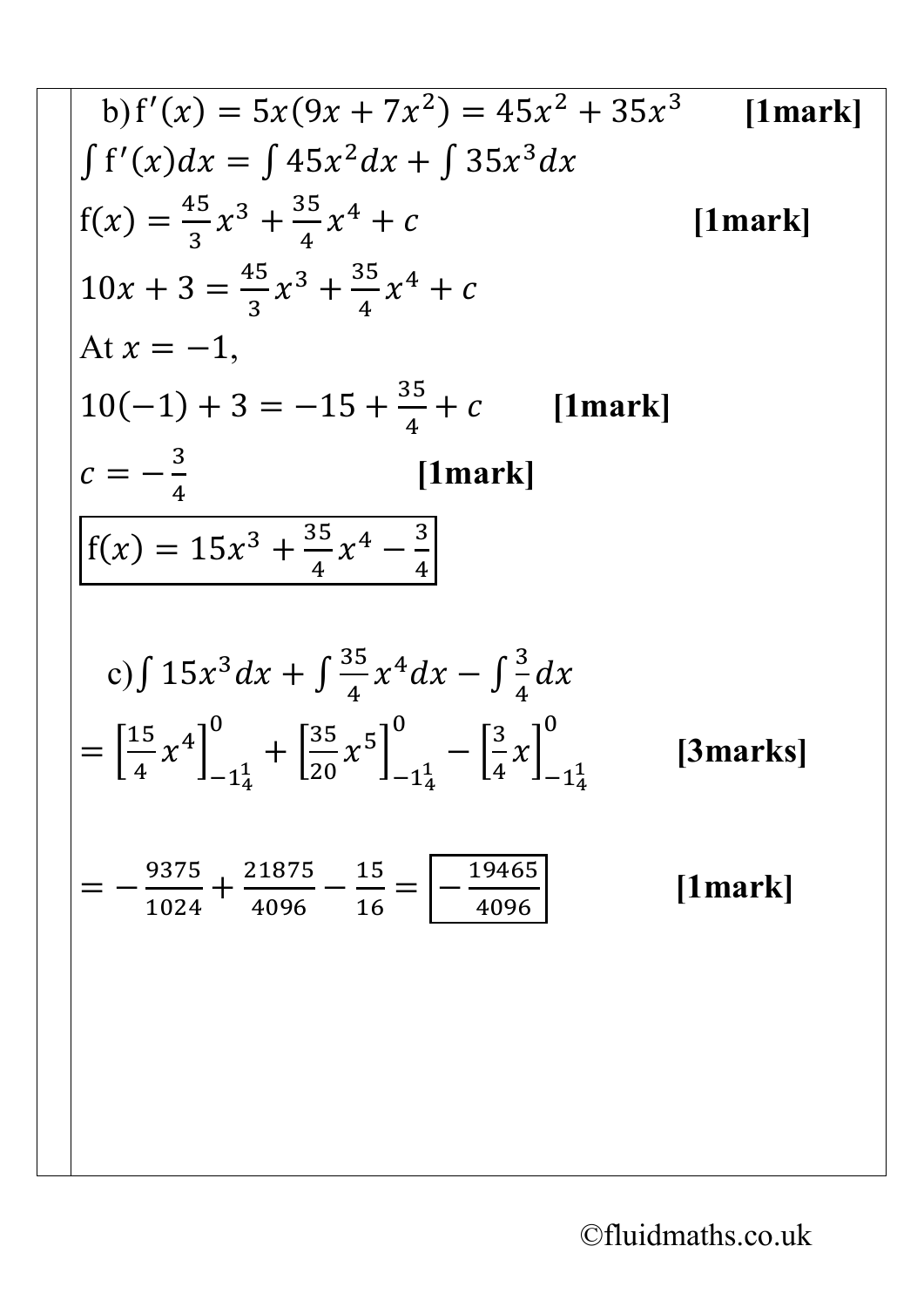| Given that $\frac{2x+5}{2x^2-5x+3} = \frac{A}{f(x)} + \frac{B}{g(x)}$                              |
|----------------------------------------------------------------------------------------------------|
| a) Find the values of A and B                                                                      |
| b) Hence find $\int \frac{2x+5}{2x^2-5x+3} dx$                                                     |
| <b>Solution</b>                                                                                    |
| a) Factorise the denominator and write the expression as<br>partial fractions.                     |
|                                                                                                    |
| $\frac{2x+5}{2x^2-5x+3} = \frac{2x+5}{2x^2-2x-3x+3} = \frac{2x+5}{(2x-3)(x-1)}$ [1mark]            |
| $\frac{2x+5}{(2x-3)(x-1)} = \frac{A}{(2x-3)} + \frac{B}{(x-1)}$                                    |
|                                                                                                    |
| Solving as partial fractions                                                                       |
|                                                                                                    |
| $\frac{(2x+5)(2x-3)(x-1)}{(2x-3)(x-1)} = \frac{A(2x-3)(x-1)}{(2x-3)} + \frac{B(2x-3)(x-1)}{(x-1)}$ |
| $2x + 5 = A(x - 1) + B(2x - 3)$ [1mark]                                                            |
| Let $x=1$                                                                                          |
| $2 + 5 = B(-1)$                                                                                    |
| $B = -7$ [1mark]                                                                                   |
| Let $x=\frac{3}{2}$                                                                                |
| $8 = A\left(\frac{1}{2}\right)$                                                                    |
| $A = 16$<br>$[1$ mark]                                                                             |
| Hence, $\frac{2x+5}{(2x-3)(x-1)} = \frac{16}{(2x-3)} - \frac{7}{(x-1)}$                            |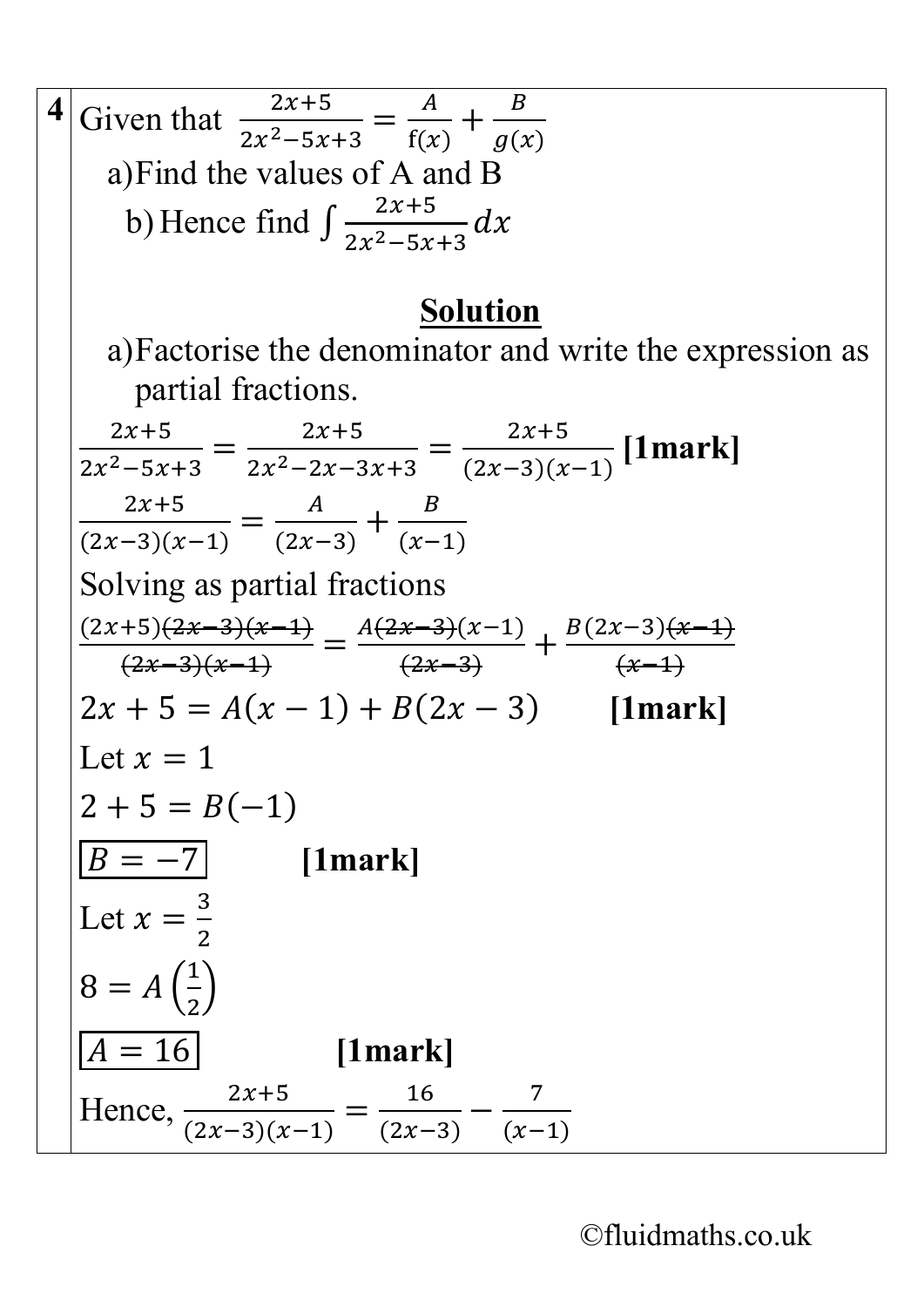b) 
$$
\int \frac{2x+5}{2x^2-5x+3} dx = \int \frac{16}{2x-3} dx + \int \frac{-7}{x-1} dx
$$
  
Apply *u*-substitution,  
 $u = 2x - 3$   
 $du = 2dx$   

$$
\int \frac{2x+5}{2x^2-5x+3} dx = \int \frac{16}{2u} du - 7 \ln|x - 1| + c
$$

 $\int \frac{2x+5}{2x^2-5x+3} dx = 8 \ln|2x-3| - 7 \ln|x-1| + c$ 

#### [2marks]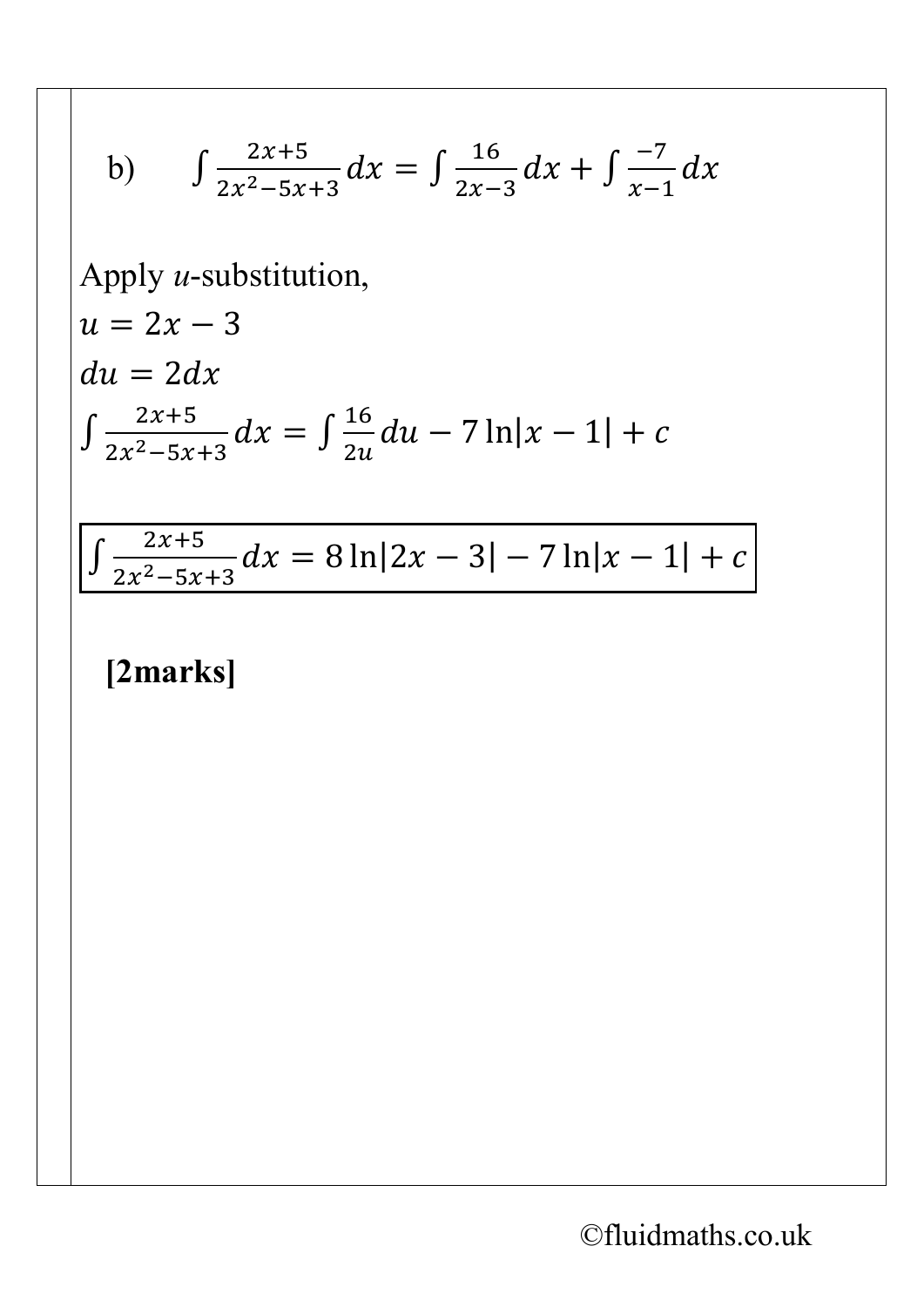5 Given that 
$$
f(x) = \frac{x^2}{(x-2)(x+3)^2}
$$
  
\na)Express  $f(x)$  in partial fractions  
\nb) Find  $\int f(x) dx$   
\nc) Hence evaluate  $\int_{-\frac{5}{2}}^0 f(x) dx$   
\n**Solution**  
\na)  $\frac{x^2}{(x-2)(x+3)^2} = \frac{A}{(x-2)} + \frac{B}{(x+3)} + \frac{C}{(x+3)^2}$  [1mark]  
\n $\frac{x^2(x-2)(x+3)^2}{(x-2)(x+3)^2} = \frac{A(x-2)(x+3)^2}{(x-2)} + \frac{B(x-2)(x+3)^2}{(x+3)} + \frac{C(x-2)(x+3)^2}{(x+3)^2}$   
\n $x^2 = A(x+3)^2 + B(x+3)(x-2) + C(x-2)$  [1mark]  
\nLet  $x = 2$   
\n $4 = A(5)^2$   
\n $A = \frac{4}{25}$  [1mark]  
\nLet  $x = -3$   
\n $9 = -5C$   
\n $C = -\frac{9}{5}$  [1mark]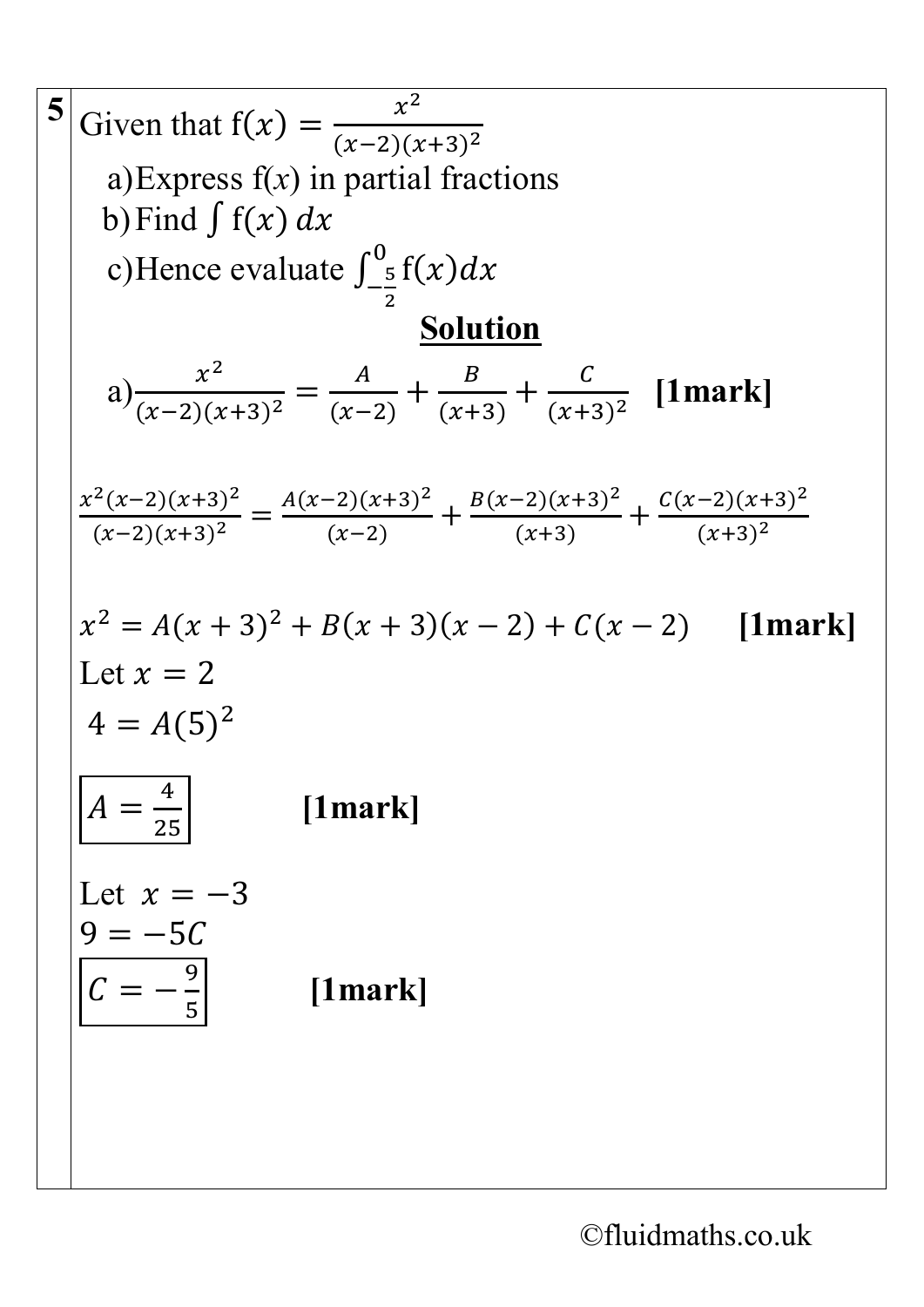$$
x^{2} = \frac{4}{25}(x+3)^{2} + B(x+3)(x-2) - \frac{9}{5}(x-2)
$$
  
Comparing co-efficient,  

$$
1 = \frac{4}{25} + B \text{ therefore, } B = \frac{21}{25} \qquad \text{[1mark]}
$$
  
Hence,  

$$
\frac{x^{2}}{(x-2)(x+3)^{2}} = \frac{4}{25(x-2)} + \frac{21}{25(x+3)} - \frac{9}{5(x+3)^{2}} \qquad \text{[1mark]}
$$
  
b) 
$$
\int f(x)dx = \int \frac{4}{25(x-2)}dx + \int \frac{21}{25(x+3)}dx - \int \frac{9}{5(x+3)^{2}}dx
$$
  

$$
= \frac{4}{25} \ln|x-2| + \frac{21}{25} \ln|x+3| - \int \frac{9}{5(x+3)^{2}}dx
$$
  
Apply *u*-substitution,  

$$
u = x + 3 \text{ therefore, } du = dx
$$
  

$$
\int f(x)dx = \frac{4}{25} \ln|x-2| + \frac{21}{25} \ln|x+3| - \int \frac{9}{5(u)^{2}}du
$$
  

$$
= \frac{4}{25} \ln|x-2| + \frac{21}{25} \ln|x+3| + \frac{9}{5}u^{-1}
$$
  

$$
\int f(x)dx = \frac{4}{25} \ln|x-2| + \frac{21}{25} \ln|x+3| + \frac{9}{5(x+3)} + C \text{[4marks]}
$$
  
c) 
$$
\int_{-\frac{5}{2}}^{0} f(x)dx = \left[\frac{4}{25} \ln|x-2| + \frac{21}{25} \ln|x+3| + \frac{9}{5(x+3)}\right]_{-\frac{5}{2}}^{0}
$$
  

$$
= -1.62 \text{ (3st)}
$$
 [2marks]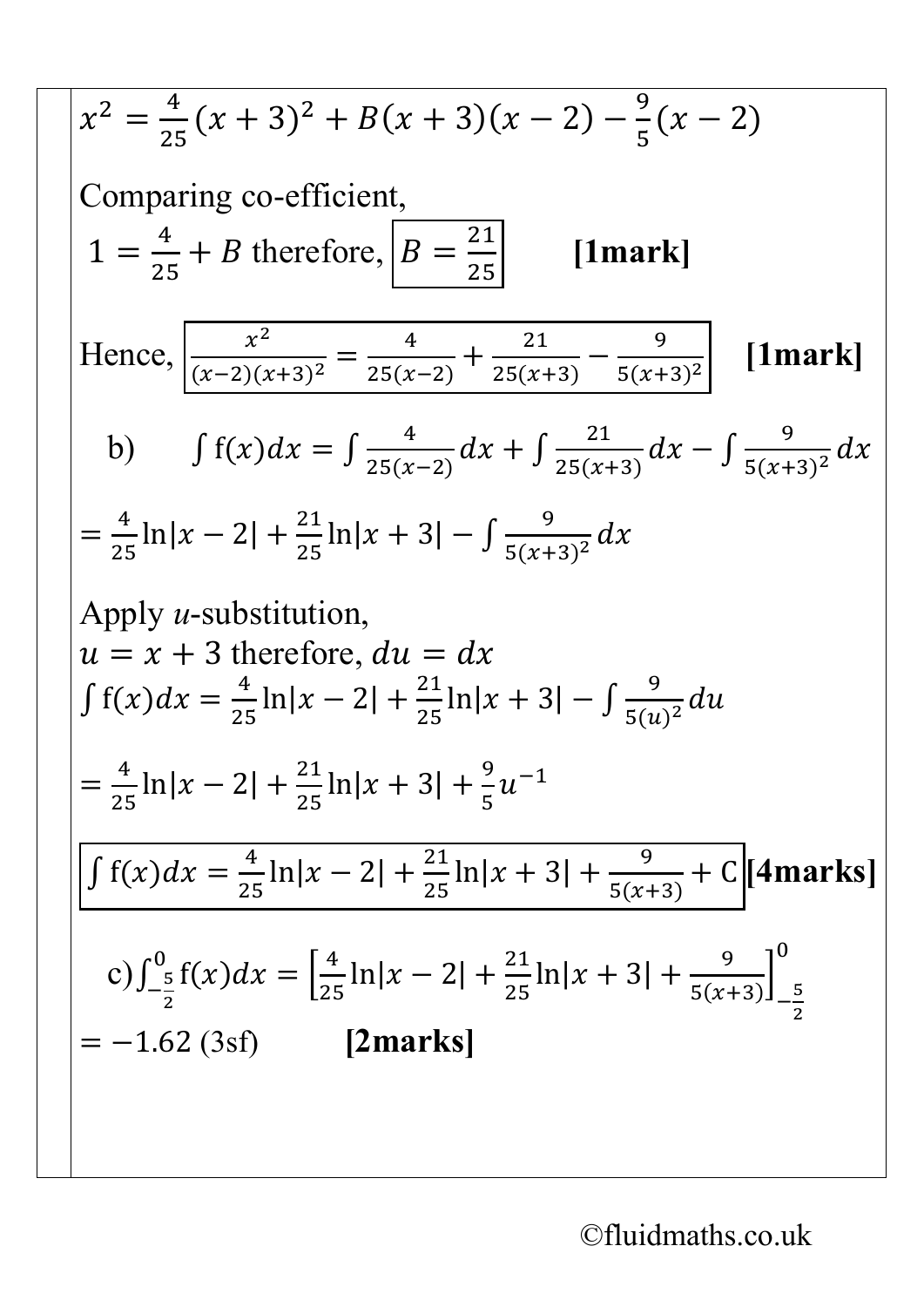| 6 | a)Show that cos 3x can be written as $\cos x(1 - 4\sin^2 x)$         |
|---|----------------------------------------------------------------------|
|   | b) Hence solve $\cos 3x = \cos x$ for $0 \le x \le 2\pi$             |
|   | c)Evaluate $\int_0^{\frac{1}{6}\pi} \cos 3x \, dx$                   |
|   | Give your answer as an exact value                                   |
|   | <b>Solution</b>                                                      |
|   | a)From LHS:                                                          |
|   | $\cos 3x = \cos(2x + x)$                                             |
|   | $cos(2x + x) = cos 2x cos x - sin 2x sin x$<br>$[1$ mark]            |
|   | Note that                                                            |
|   | $\cos 2x = 1 - 2\sin^2 x$ and $\sin 2x = 2\sin x \cos x$             |
|   | Therefore,                                                           |
|   | $\cos 2x \cos x - \sin 2x \sin x$                                    |
|   | $= (1 - 2\sin^2 x) \cos x - (2\sin x \cos x) \sin x$ [1mark]         |
|   | $=$ cosx – 2sin <sup>2</sup> xcosx – 2sin <sup>2</sup> xcosx [1mark] |
|   | $=$ cos x – 4sin <sup>2</sup> xcosx                                  |
|   | $= cosx(1-4sin^2x)$ [1mark]                                          |
|   | Hence, $\cos 3x = \cos x (1 - 4\sin^2 x)$                            |
|   |                                                                      |
|   |                                                                      |
|   |                                                                      |